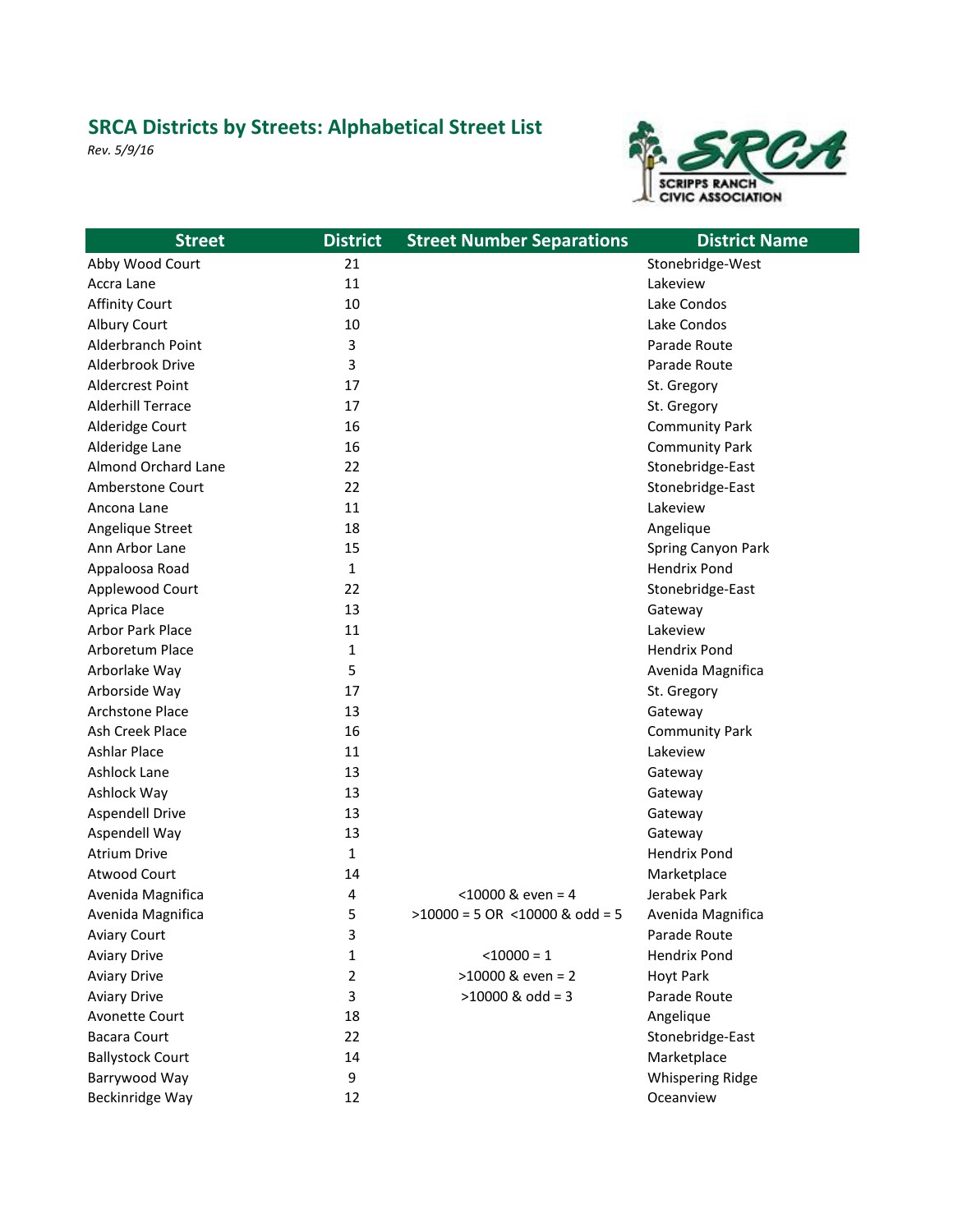| <b>Street</b>               | <b>District</b> | <b>Street Number Separations</b> | <b>District Name</b>       |
|-----------------------------|-----------------|----------------------------------|----------------------------|
| <b>Beech Fern Court</b>     | 16              |                                  | <b>Community Park</b>      |
| Belaken Fern Way            | 11              |                                  | Lakeview                   |
| Bella Rosa Road             | 21              |                                  | Stonebridge-West           |
| Belladonna Way              | 12              |                                  | Oceanview                  |
| <b>Big Canyon Lane</b>      | 22              |                                  | Stonebridge-East           |
| <b>Birch Bluff Avenue</b>   | 9               |                                  | <b>Whispering Ridge</b>    |
| <b>Birch Bluff Court</b>    | 9               |                                  | <b>Whispering Ridge</b>    |
| <b>Birch Bluff Place</b>    | 9               |                                  | <b>Whispering Ridge</b>    |
| <b>Birch Glen Court</b>     | 4               |                                  | Jerabek Park               |
| <b>Blue Cypress Drive</b>   | 17              |                                  | St. Gregory                |
| <b>Blue Diamond Court</b>   | 18              |                                  | Angelique                  |
| <b>Blue Summit Court</b>    | 13              |                                  | Gateway                    |
| <b>Bluet Point</b>          | 16              |                                  | <b>Community Park</b>      |
| <b>Bonjon Lane</b>          | 11              |                                  | Lakeview                   |
| <b>Boulder Ridge Court</b>  | 21              |                                  | Stonebridge-West           |
| <b>Bourbon Court</b>        | 3               |                                  | Parade Route               |
| Bracken Fern Cove           | 16              |                                  | <b>Community Park</b>      |
| <b>Breckenridge Drive</b>   | 13              |                                  | Gateway                    |
| Breckenridge Way            | 13              |                                  | Gateway                    |
| <b>Briarcliff Drive</b>     | 3               |                                  | Parade Route               |
| <b>Briarcliff Way</b>       | 3               |                                  | Parade Route               |
| <b>Brighton Ridge Court</b> | 11              |                                  | Lakeview                   |
| <b>Brookside Lane</b>       | 21              |                                  | Stonebridge-West           |
| <b>Brooktree Terrace</b>    | 3               |                                  | Parade Route               |
| <b>Brookview Lane</b>       | 2               |                                  | Hoyt Park                  |
| <b>Bruckart Square</b>      | 7               |                                  | Crown Pointe               |
| <b>Businesspark Avenue</b>  | 7               |                                  | Crown Pointe               |
| Calcaterra Square           | 7               |                                  | Crown Pointe               |
| Camden Place                | 22              |                                  | Stonebridge-East           |
| Caminito Agadir             | 1               |                                  | <b>Hendrix Pond</b>        |
| Caminito Alegra             | 19              |                                  | <b>Cypress Canyon Park</b> |
| Caminito Alto               | 6               |                                  | Wine Country/Devon Hills   |
| Caminito Aralia             | 1               |                                  | Hendrix Pond               |
| <b>Caminito Arboles</b>     | 6               |                                  | Wine Country/Devon Hills   |
| Caminito Arcada             | 15              |                                  | Spring Canyon Park         |
| Caminito Armida             | 7               |                                  | Crown Pointe               |
| Caminito Banyon             | 1               |                                  | <b>Hendrix Pond</b>        |
| Caminito Basswood           | 1               |                                  | <b>Hendrix Pond</b>        |
| Caminito Brioso             | 19              |                                  | Cypress Canyon Park        |
| Caminito Calor              | 7               |                                  | Crown Pointe               |
| Caminito Canada             | 19              |                                  | <b>Cypress Canyon Park</b> |
| Caminito Canelo             | 19              |                                  | Cypress Canyon Park        |
| Caminito Canon              | 19              |                                  | <b>Cypress Canyon Park</b> |
| Caminito Cerezo             | 6               |                                  | Wine Country/Devon Hills   |
| Caminito Chirimolla         | 1               |                                  | <b>Hendrix Pond</b>        |
| Caminito Colorado           | 6               |                                  | Wine Country/Devon Hills   |
| Caminito Covewood           | 1               |                                  | <b>Hendrix Pond</b>        |
| Caminito Cuesta             | 6               |                                  | Wine Country/Devon Hills   |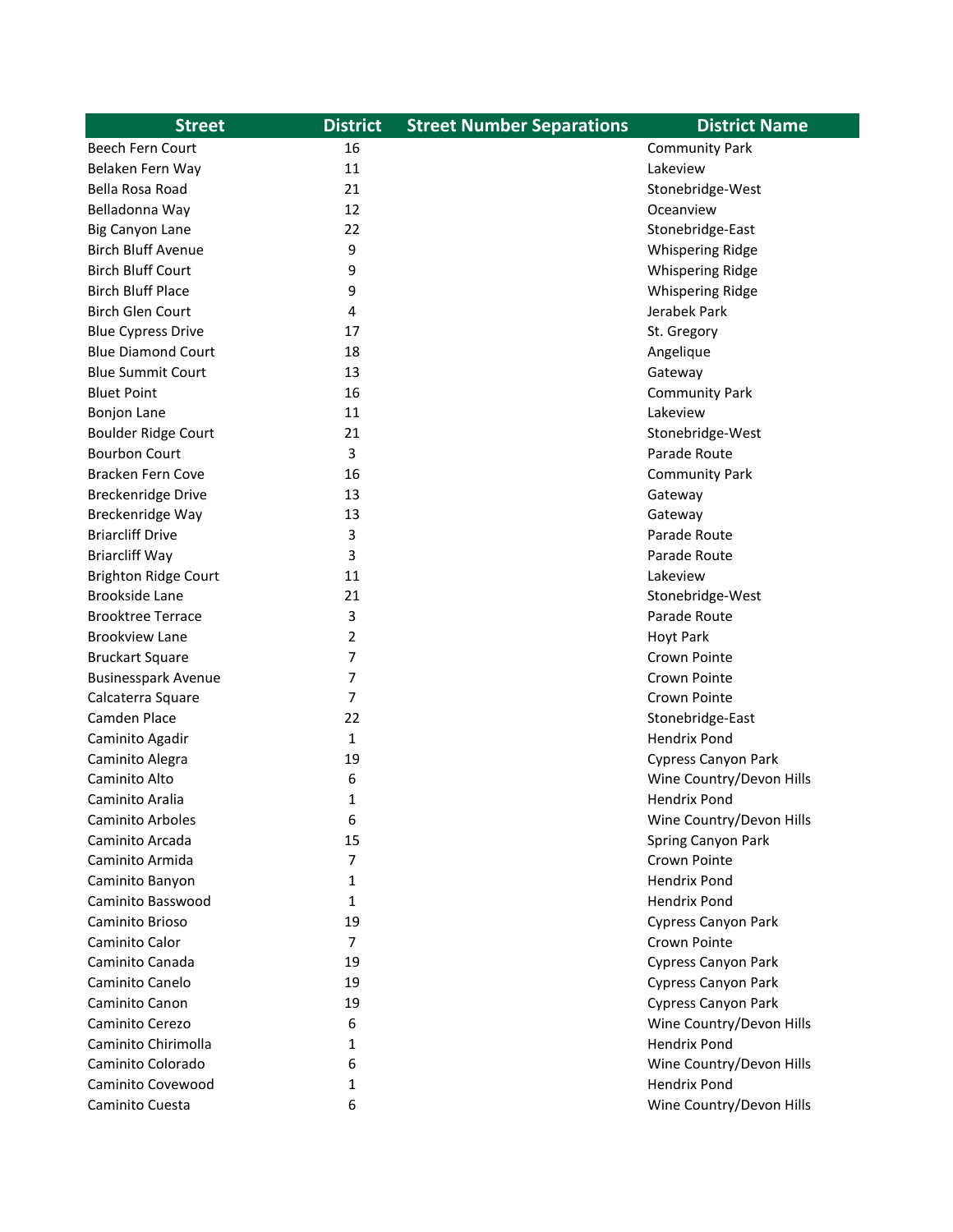| <b>Street</b>             | <b>District</b> | <b>Street Number Separations</b> | <b>District Name</b>       |
|---------------------------|-----------------|----------------------------------|----------------------------|
| Caminito Doha             | 1               |                                  | <b>Hendrix Pond</b>        |
| Caminito Dulce            | 19              |                                  | Cypress Canyon Park        |
| Caminito Elado            | $\overline{7}$  |                                  | Crown Pointe               |
| Caminito Encanto          | 19              |                                  | Cypress Canyon Park        |
| Caminito Festivo          | 19              |                                  | <b>Cypress Canyon Park</b> |
| Caminito Garcia           | 7               |                                  | Crown Pointe               |
| Caminito Goma             | 1               |                                  | <b>Hendrix Pond</b>        |
| Caminito Gusto            | 7               |                                  | Crown Pointe               |
| Caminito Joven            | 7               |                                  | Crown Pointe               |
| Caminito Laswane          | 7               |                                  | Crown Pointe               |
| Caminito Magnifica        | 7               |                                  | Crown Pointe               |
| Caminito Maguey           | 1               |                                  | <b>Hendrix Pond</b>        |
| <b>Caminito Marlock</b>   | 1               |                                  | <b>Hendrix Pond</b>        |
| Caminito Mayten           | 1               |                                  | <b>Hendrix Pond</b>        |
| Caminito Memosac          | 1               |                                  | <b>Hendrix Pond</b>        |
| Caminito Mirada           | 6               |                                  | Wine Country/Devon Hills   |
| Caminito Mojado           | 7               |                                  | Crown Pointe               |
| Caminito Munoz            | 7               |                                  | Crown Pointe               |
| Caminito Nuez             | 1               |                                  | <b>Hendrix Pond</b>        |
| Caminito Pelon            | 7               |                                  | Crown Pointe               |
| Caminito Peral            | 6               |                                  | Wine Country/Devon Hills   |
| Caminito Pitaya           | 1               |                                  | <b>Hendrix Pond</b>        |
| Caminito Prenticia        | 7               |                                  | Crown Pointe               |
| Caminito Pudregal         | 7               |                                  | Crown Pointe               |
| Caminito Rio Branco       | 1               |                                  | <b>Hendrix Pond</b>        |
| Caminito Rogelio          | 7               |                                  | Crown Pointe               |
| Caminito Sanudo           | 7               |                                  | Crown Pointe               |
| Caminito Sereno           | 19              |                                  | <b>Cypress Canyon Park</b> |
| Caminito Sopadilla        | 1               |                                  | <b>Hendrix Pond</b>        |
| Caminito Suelto           | 7               |                                  | Crown Pointe               |
| Caminito Surabaya         | 1               |                                  | <b>Hendrix Pond</b>        |
| <b>Caminito Tamborrel</b> | 7               |                                  | Crown Pointe               |
| Caminito Tierra           | 6               |                                  | Wine Country/Devon Hills   |
| Caminito Tomatillo        | 1               |                                  | <b>Hendrix Pond</b>        |
| Caminito Toronjo          | 1               |                                  | Hendrix Pond               |
| Caminito Vantana          | 7               |                                  | Crown Pointe               |
| Caminito Vibrante         | 19              |                                  | Cypress Canyon Park        |
| Caminito Vista Pacifica   | 4               |                                  | Jerabek Park               |
| Caminito Vista Serena     | 4               |                                  | Jerabek Park               |
| Canarywood Court          | 11              |                                  | Lakeview                   |
| Candy Rose Court          | 18              |                                  | Angelique                  |
| Candy Rose Way            | 18              |                                  | Angelique                  |
| Canyon Lake Drive         | 2               |                                  | Hoyt Park                  |
| Carillon Court            | 11              |                                  | Lakeview                   |
| Carowind Lane             | 22              |                                  | Stonebridge-East           |
| Carroll Canyon Road       | 1               |                                  | <b>Hendrix Pond</b>        |
| Caspian Place             | 22              |                                  | Stonebridge-East           |
| Cassini Court             | 18              |                                  | Angelique                  |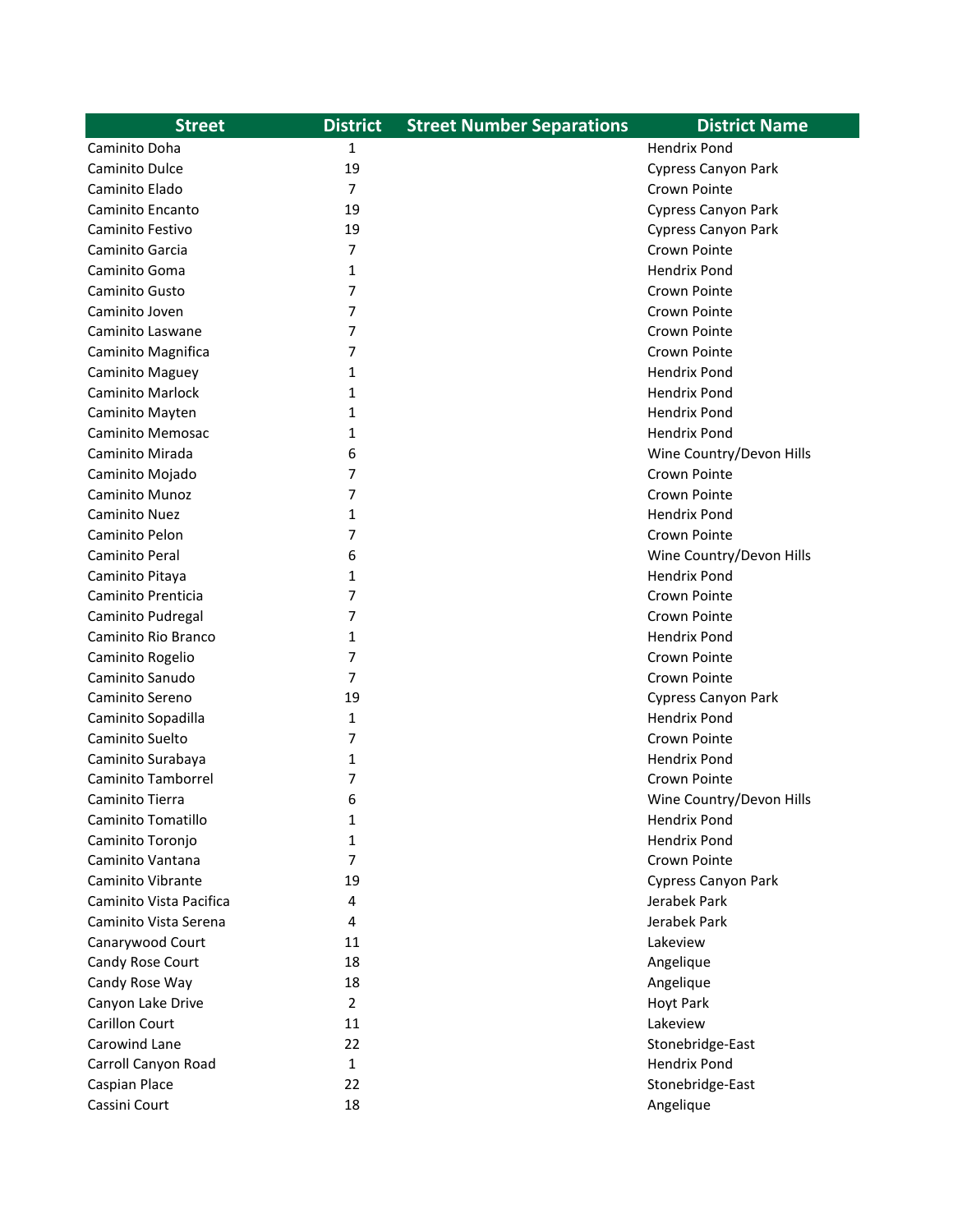| <b>Street</b>                    | <b>District</b> | <b>Street Number Separations</b> | <b>District Name</b>       |
|----------------------------------|-----------------|----------------------------------|----------------------------|
| Cassowary Court                  | 14              |                                  | Marketplace                |
| <b>Chaffinch Court</b>           | 12              |                                  | Oceanview                  |
| <b>Chaparal Valley Court</b>     | 9               |                                  | <b>Whispering Ridge</b>    |
| Charbono Point                   | 6               |                                  | Wine Country/Devon Hills   |
| Charbono Street                  | 6               |                                  | Wine Country/Devon Hills   |
| Charbono Terrace                 | 6               |                                  | Wine Country/Devon Hills   |
| Chardonnay Place                 | 6               |                                  | Wine Country/Devon Hills   |
| Chardonnay Street                | 6               |                                  | Wine Country/Devon Hills   |
| Charmaine Way                    | 13              |                                  | Gateway                    |
| <b>Claret Court</b>              | 5               |                                  | Avenida Magnifica          |
| Claridge Court                   | 12              |                                  | Oceanview                  |
| Clearwood Court                  | 6               | $>11800 = 6$                     | Wine Country/Devon Hills   |
| Clearwood Court                  | 11              | $<$ 11800 = 11                   | Lakeview                   |
| Cloverfield Point                | 6               |                                  | Wine Country/Devon Hills   |
| Cobble Creek Lane                | 22              |                                  | Stonebridge-East           |
| Cohansey Road                    | 15              |                                  | Spring Canyon Park         |
| Connell Road                     | 5               |                                  | Avenida Magnifica          |
| Cordelia Court                   | 22              |                                  | Stonebridge-East           |
| <b>Corridor Street</b>           | 3               |                                  | Parade Route               |
| Cortina Place                    | 2               |                                  | <b>Hoyt Park</b>           |
| Courtyard Drive                  | 3               |                                  | Parade Route               |
| Creekside Court                  | 6               |                                  | Wine Country/Devon Hills   |
| Crosscreek Terrace               | 3               |                                  | Parade Route               |
| Crystal Oaks Way                 | 12              |                                  | Oceanview                  |
| <b>Cummins Place</b>             | 3               |                                  | Parade Route               |
| <b>Cypress Canyon Park Drive</b> | 18              | $>11500 = 18$                    | Angelique                  |
| <b>Cypress Canyon Park Drive</b> | 19              | $<$ 11500 = 19                   | <b>Cypress Canyon Park</b> |
| Cypress Canyon Road              | 16              | $>11800 = 16$                    | <b>Community Park</b>      |
| Cypress Canyon Road              | 17              | $<$ 11800 = 17                   | St. Gregory                |
| <b>Cypress Terrace Place</b>     | 19              |                                  | Cypress Canyon Park        |
| <b>Cypress Valley Drive</b>      | 17              |                                  | St. Gregory                |
| <b>Cypress Woods Court</b>       | 19              |                                  | Cypress Canyon Park        |
| <b>Cypress Woods Drive</b>       | 19              |                                  | Cypress Canyon Park        |
| Daymark Court                    | 18              |                                  | Angelique                  |
| Deer Canyon Court                | 21              |                                  | Stonebridge-West           |
| Deerfoot Road                    | 6               |                                  | Wine Country/Devon Hills   |
| Deprise Cove                     | 22              |                                  | Stonebridge-East           |
| Dichondra Court                  | 3               |                                  | Parade Route               |
| Dichondra Place                  | 3               |                                  | Parade Route               |
| Doverhill Road                   | 15              |                                  | Spring Canyon Park         |
| Downing Lane                     | 21              |                                  | Stonebridge-West           |
| East Bluff Cove                  | 22              |                                  | Stonebridge-East           |
| Eastglen Street                  | 5               |                                  | Avenida Magnifica          |
| <b>Eastridge Court</b>           | 19              |                                  | Cypress Canyon Park        |
| <b>Eastridge Place</b>           | 19              |                                  | Cypress Canyon Park        |
| <b>Eastview Court</b>            | 19              |                                  | <b>Cypress Canyon Park</b> |
| <b>Eastview Point</b>            | 19              |                                  | <b>Cypress Canyon Park</b> |
| <b>Eastwind Point</b>            | 4               |                                  | Jerabek Park               |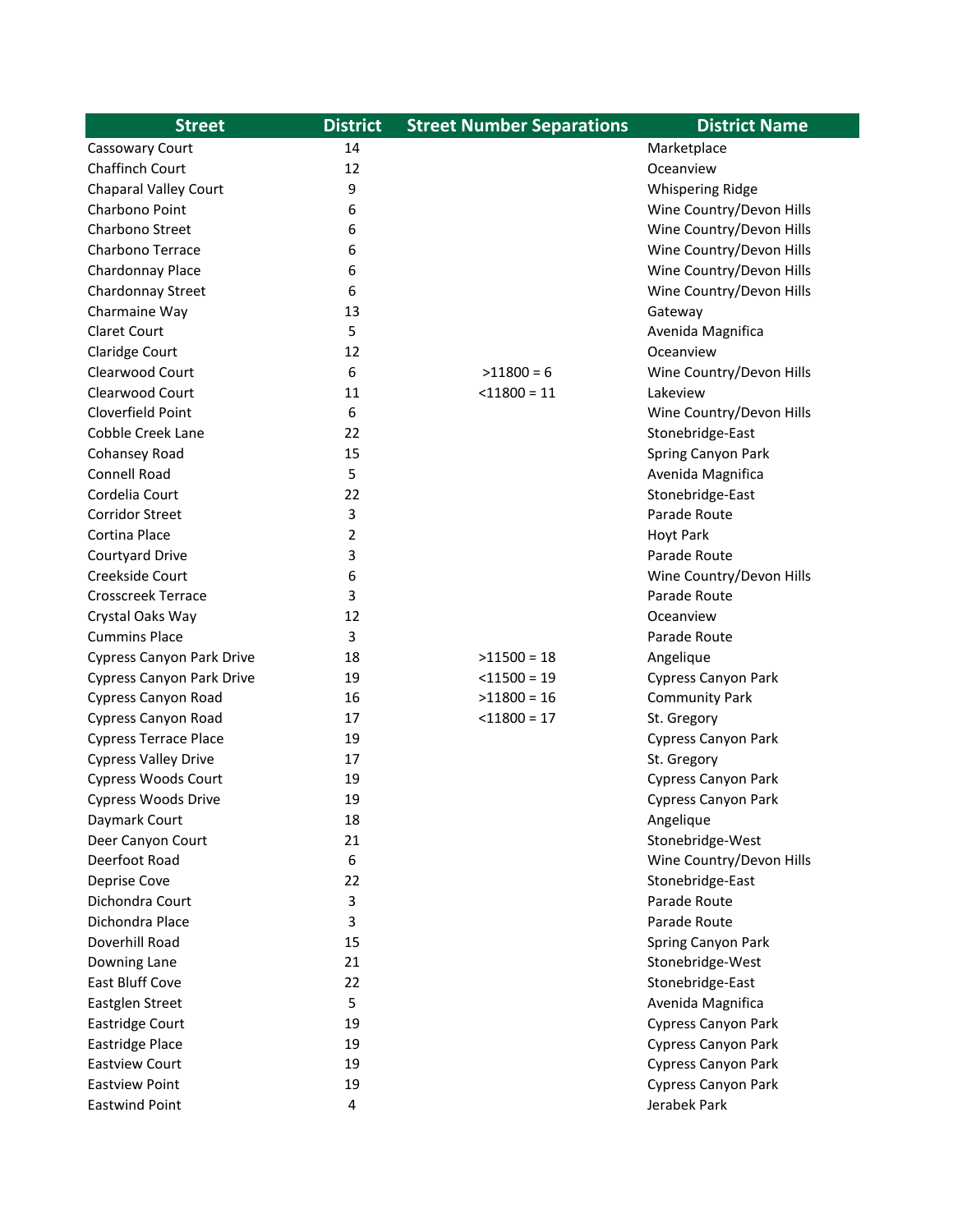| <b>Street</b>             | <b>District</b> | <b>Street Number Separations</b> | <b>District Name</b>     |
|---------------------------|-----------------|----------------------------------|--------------------------|
| Eden Mills Place          | 22              |                                  | Stonebridge-East         |
| <b>Edenoaks Street</b>    | 9               |                                  | <b>Whispering Ridge</b>  |
| <b>Edgewood Place</b>     | 22              |                                  | Stonebridge-East         |
| <b>Eglantine Court</b>    | 14              |                                  | Marketplace              |
| <b>Elderwood Court</b>    | 6               |                                  | Wine Country/Devon Hills |
| Elderwood Lane            | 6               | $< 11000 = 6$                    | Wine Country/Devon Hills |
| Elderwood Lane            | 17              | $>11000 = 17$                    | St. Gregory              |
| Elderwood Road            | 6               |                                  | Wine Country/Devon Hills |
| <b>Eleonore Court</b>     | 18              |                                  | Angelique                |
| Elk Grove Lane            | 22              |                                  | Stonebridge-East         |
| <b>Elmstone Court</b>     | 17              |                                  | St. Gregory              |
| <b>Elwell Court</b>       | 17              |                                  | St. Gregory              |
| <b>Enid Court</b>         | 17              |                                  | St. Gregory              |
| Erma Road                 | 10              |                                  | Lake Condos              |
| Espinosa Square           | $\overline{7}$  |                                  | Crown Pointe             |
| <b>Evergold Street</b>    | 18              |                                  | Angelique                |
| Fairbrook Road            | 8               | $>12650=8$                       | Loire Valley             |
| Fairbrook Road            | 9               | $<$ 12650 = 9                    | <b>Whispering Ridge</b>  |
| Falcon Rim Point          | 4               |                                  | Jerabek Park             |
| <b>Fantasia Court</b>     | 18              |                                  | Angelique                |
| Fantasia Way              | 18              |                                  | Angelique                |
| Farmingdale Street        | 12              |                                  | Oceanview                |
| <b>Fidelio Court</b>      | 18              |                                  | Angelique                |
| Fidelio Way               | 18              |                                  | Angelique                |
| <b>Figtree Court</b>      | 8               |                                  | Loire Valley             |
| <b>Figtree Street</b>     | 9               |                                  | <b>Whispering Ridge</b>  |
| Forestview Lane           | 4               |                                  | Jerabek Park             |
| <b>Fortino Point</b>      | 21              |                                  | Stonebridge-West         |
| Frank Daniels Way         | 11              |                                  | Lakeview                 |
| <b>Fronsac Street</b>     | 6               |                                  | Wine Country/Devon Hills |
| Gantner Square            | 7               |                                  | Crown Pointe             |
| Gatemoore Way             | 11              |                                  | Lakeview                 |
| <b>Ginstar Court</b>      | 18              |                                  | Angelique                |
| Glencreek Circle          | 11              |                                  | Lakeview                 |
| Golden Birch Way          | 12              |                                  | Oceanview                |
| Grainwood Way             | 9               |                                  | <b>Whispering Ridge</b>  |
| Grape Fern Court          | 16              |                                  | <b>Community Park</b>    |
| Grayfox Drive             | $\overline{2}$  |                                  | <b>Hoyt Park</b>         |
| <b>Green Valley Court</b> | 22              |                                  | Stonebridge-East         |
| Greenleaf Way             | 13              |                                  | Gateway                  |
| <b>Greenstone Court</b>   | 21              |                                  | Stonebridge-West         |
| <b>Gumbark Place</b>      | 3               |                                  | Parade Route             |
| <b>Hall Meadow Road</b>   | 14              |                                  | Marketplace              |
| Handrich Court            | 5               |                                  | Avenida Magnifica        |
| Handrich Drive            | 5               |                                  | Avenida Magnifica        |
| Hasbrook Road             | 15              |                                  | Spring Canyon Park       |
| <b>Heartwood Court</b>    | 12              |                                  | Oceanview                |
| Heartwood Way             | 12              |                                  | Oceanview                |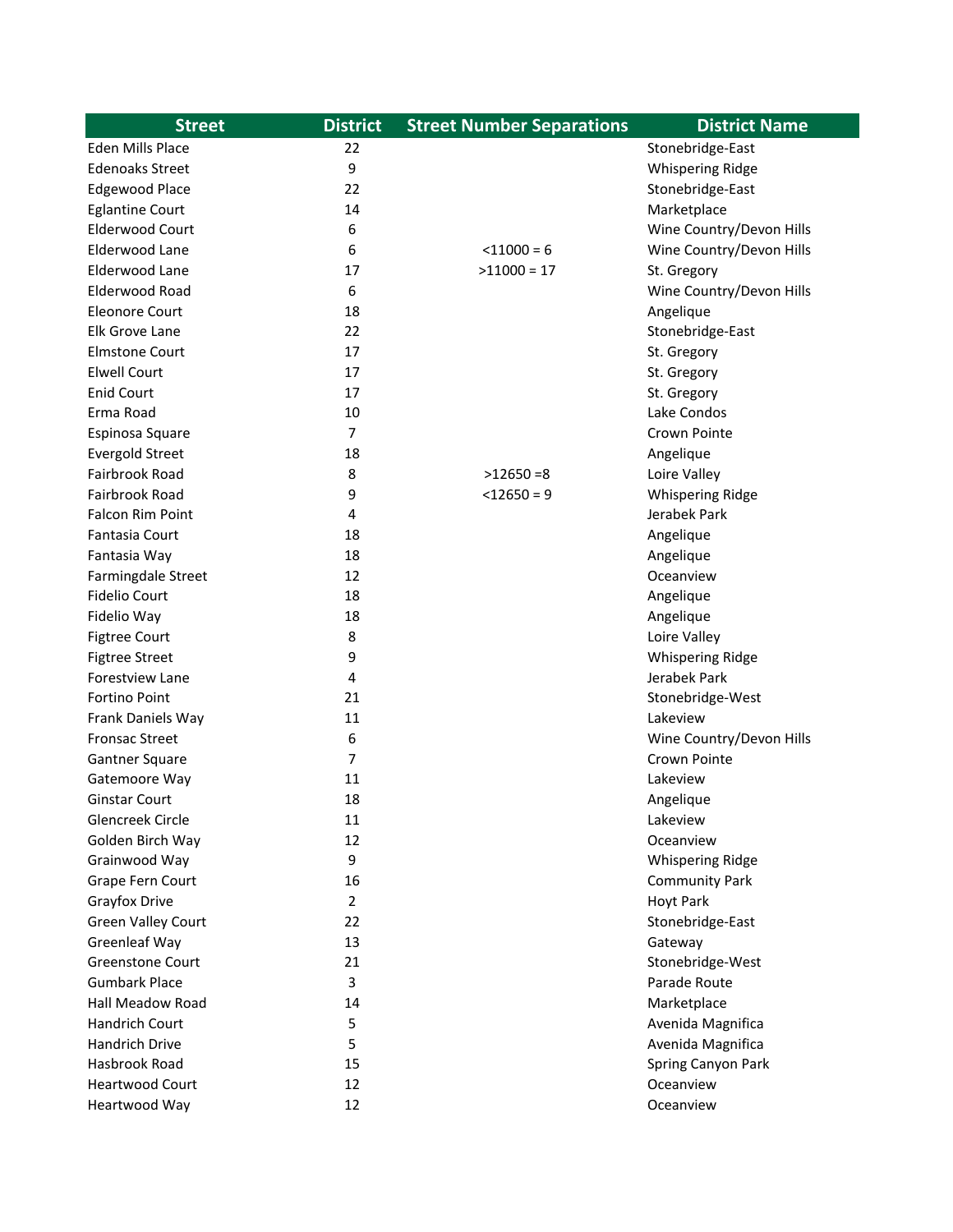| <b>Street</b>         | <b>District</b> | <b>Street Number Separations</b> | <b>District Name</b>       |
|-----------------------|-----------------|----------------------------------|----------------------------|
| Helmer Lane           | 11              |                                  | Lakeview                   |
| <b>Hibert Street</b>  | $\overline{2}$  |                                  | <b>Hoyt Park</b>           |
| Hideaway Lane         | 21              |                                  | Stonebridge-West           |
| Holly Fern Court      | 16              |                                  | <b>Community Park</b>      |
| Holly Fern Way        | 16              |                                  | <b>Community Park</b>      |
| <b>Hovland Square</b> | 7               |                                  | Crown Pointe               |
| Hoyt Park Drive       | 2               |                                  | <b>Hoyt Park</b>           |
| <b>Ironwood Court</b> | 3               |                                  | Parade Route               |
| <b>Ironwood Place</b> | 3               |                                  | Parade Route               |
| Ironwood Road         | 3               |                                  | Parade Route               |
| Ivy Hill Drive        | 20              |                                  | Village Ridge              |
| Ivy Hill Road         | 20              |                                  | Village Ridge              |
| Jaguar Court          | 18              |                                  | Angelique                  |
| Jepson Lane           | 13              |                                  | Gateway                    |
| Jeraback Drive        | 3               |                                  | Parade Route               |
| Kemah Lane            | 3               |                                  | Parade Route               |
| Kingspine Avenue      | 9               |                                  | <b>Whispering Ridge</b>    |
| La Colina Road        | 5               |                                  | Avenida Magnifica          |
| La Vita Court         | 4               |                                  | Jerabek Park               |
| Lady Fern Court       | 16              |                                  | <b>Community Park</b>      |
| Lake Grove Court      | 5               |                                  | Avenida Magnifica          |
| Lake Rim Road         | 4               |                                  | Jerabek Park               |
| Lakecrest Point       | 4               |                                  | Jerabek Park               |
| Larmier Circle        | 11              |                                  | Lakeview                   |
| Leafwood Place        | $\overline{2}$  |                                  | <b>Hoyt Park</b>           |
| Legacy Canyon Place   | 19              |                                  | Cypress Canyon Park        |
| Legacy Canyon Way     | 19              |                                  | <b>Cypress Canyon Park</b> |
| Legacy Place          | 19              |                                  | <b>Cypress Canyon Park</b> |
| Legacy Road           | 19              |                                  | <b>Cypress Canyon Park</b> |
| Legacy Terrace        | 19              |                                  | <b>Cypress Canyon Park</b> |
| Les Arbres Place      | 5               |                                  | Avenida Magnifica          |
| Les Fleurs Terrace    | 5               |                                  | Avenida Magnifica          |
| Libelle Court         | 18              |                                  | Angelique                  |
| <b>Lindley Court</b>  | 14              |                                  | Marketplace                |
| Little Silver Court   | 18              |                                  | Angelique                  |
| Livewood Way          | 9               |                                  | Whispering Ridge           |
| Loire Avenue          | 6               |                                  | Wine Country/Devon Hills   |
| Loire Circle          | 6               |                                  | Wine Country/Devon Hills   |
| Loire Court           | 6               |                                  | Wine Country/Devon Hills   |
| Longdale Place        | 12              |                                  | Oceanview                  |
| Luxembourg Way        | 12              |                                  | Oceanview                  |
| Mahogany Cove         | 21              |                                  | Stonebridge-West           |
| Mandrake Court        | 16              |                                  | <b>Community Park</b>      |
| Mandrake Point        | 16              |                                  | <b>Community Park</b>      |
| Maple Grove Lane      | 22              |                                  | Stonebridge-East           |
| Maple Leaf Court      | 22              |                                  | Stonebridge-East           |
| Marginata Court       | 16              |                                  | <b>Community Park</b>      |
| Maroon Peak Court     | 20              |                                  | Village Ridge              |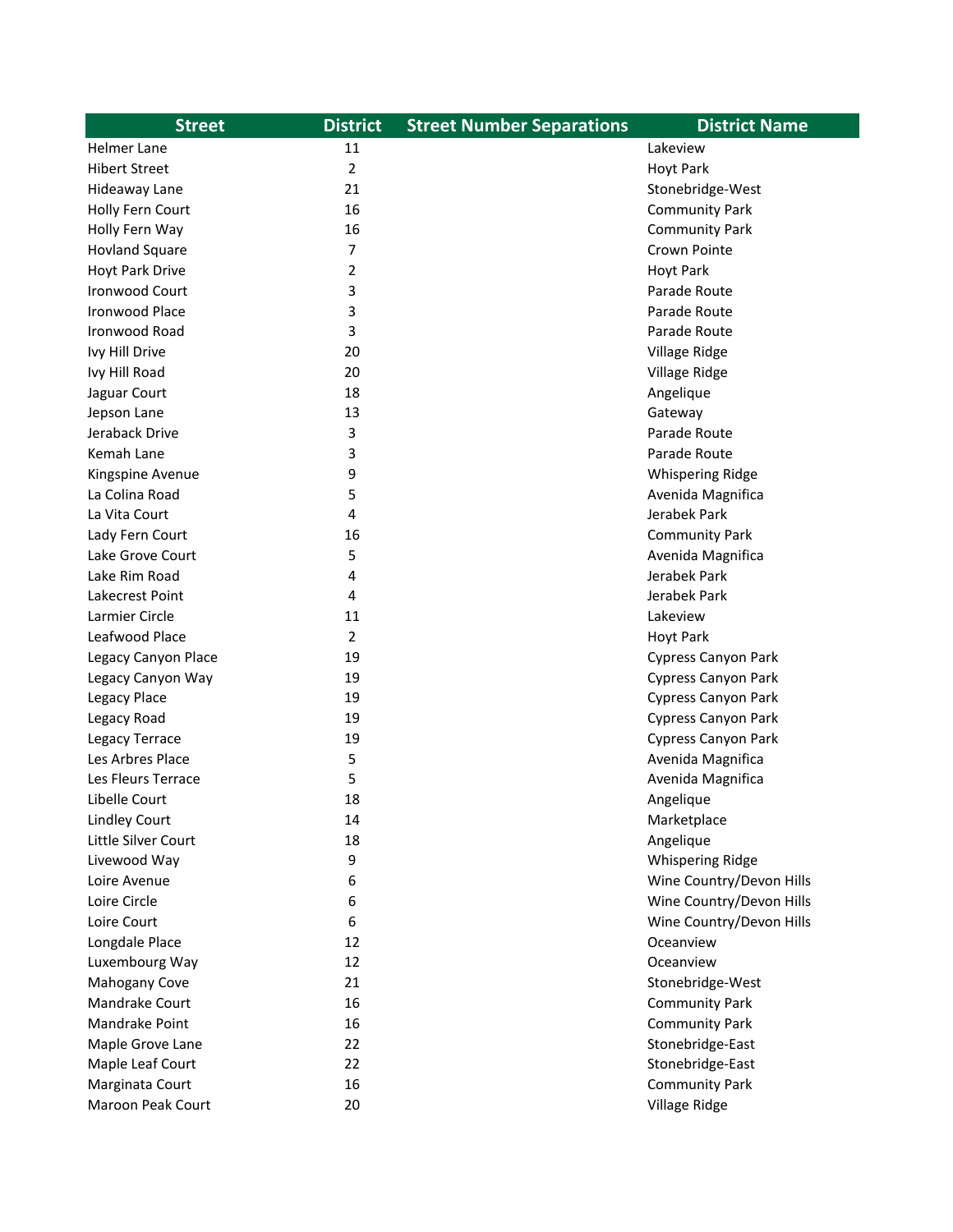| <b>Street</b>                 | <b>District</b>         | <b>Street Number Separations</b> | <b>District Name</b>    |
|-------------------------------|-------------------------|----------------------------------|-------------------------|
| Mayapple Court                | 12                      |                                  | Oceanview               |
| Mayapple Way                  | 12                      |                                  | Oceanview               |
| <b>Maywind Court</b>          | 5                       |                                  | Avenida Magnifica       |
| McBurney Ridge Lane           | 12                      |                                  | Oceanview               |
| <b>McDowell Court</b>         | 13                      |                                  | Gateway                 |
| <b>McKinney Court</b>         | 13                      |                                  | Gateway                 |
| Meadowdale Lane               | 9                       |                                  | <b>Whispering Ridge</b> |
| <b>Meadowview Drive</b>       | 2                       |                                  | <b>Hoyt Park</b>        |
| <b>Meanley Drive</b>          | 2                       |                                  | <b>Hoyt Park</b>        |
| Medoc Court                   | 5                       |                                  | Avenida Magnifica       |
| Medoc Lane                    | 5                       |                                  | Avenida Magnifica       |
| <b>Melton Court</b>           | 15                      |                                  | Spring Canyon Park      |
| Merritage Court               | 21                      |                                  | Stonebridge-West        |
| Mesa Madera Court             | 3                       |                                  | Parade Route            |
| Mesa Madera Drive             | 3                       | $even = 3$                       | Parade Route            |
| Mesa Madera Drive             | 4                       | $odd = 4$                        | Jerabek Park            |
| Mesa Vista Place              | 21                      |                                  | Stonebridge-West        |
| Mira Lago Terrace             | 11                      |                                  | Lakeview                |
| Mira Lago Way                 | 11                      |                                  | Lakeview                |
| Mira Mesa Boulevard           | 10                      |                                  | Lake Condos             |
| Miro Circle                   | 10                      |                                  | Lake Condos             |
| <b>Mission Preserve Place</b> | 22                      |                                  | Stonebridge-East        |
| Misty Blue Court              | 18                      |                                  | Angelique               |
| Misty Blue Way                | 18                      |                                  | Angelique               |
| Montaubon Circle              | 11                      |                                  | Lakeview                |
| Montaubon Way                 | 11                      |                                  | Lakeview                |
| <b>Montbury Place</b>         | 22                      |                                  | Stonebridge-East        |
| Moselle Street                | 5                       |                                  | Avenida Magnifica       |
| Moselle Way                   | 5                       |                                  | Avenida Magnifica       |
| <b>Mountain Glen Terrace</b>  | 3                       |                                  | Parade Route            |
| Mulgrave Road                 | 15                      |                                  | Spring Canyon Park      |
| <b>Mundial Street</b>         | 18                      |                                  | Angelique               |
| <b>Negley Avenue</b>          | 3                       |                                  | Parade Route            |
| <b>Negley Drive</b>           | 5                       |                                  | Avenida Magnifica       |
| Nikita Court                  | 18                      |                                  | Angelique               |
| <b>Normanton Court</b>        | 12                      |                                  | Oceanview               |
| Normanton Way                 | 12                      |                                  | Oceanview               |
| North Brookville Drive        | 14                      |                                  | Marketplace             |
| Northwick Way                 | 12                      |                                  | Oceanview               |
| Oak Fern Court                | 16                      |                                  | <b>Community Park</b>   |
| Oakbend Drive                 | 5                       |                                  | Avenida Magnifica       |
| Oakfort Court                 | 9                       |                                  | Whispering Ridge        |
| Oakfort Place                 | 9                       |                                  | <b>Whispering Ridge</b> |
| Old Creek Road                | 22                      |                                  | Stonebridge-East        |
| Old Grove Road                | 1                       |                                  | <b>Hendrix Pond</b>     |
| Olive Knoll Court             | 22                      |                                  | Stonebridge-East        |
| Patina Court                  | 11                      |                                  | Lakeview                |
|                               | $\overline{\mathbf{4}}$ |                                  |                         |
| Pepperbrook Lane              |                         |                                  | Jerabek Park            |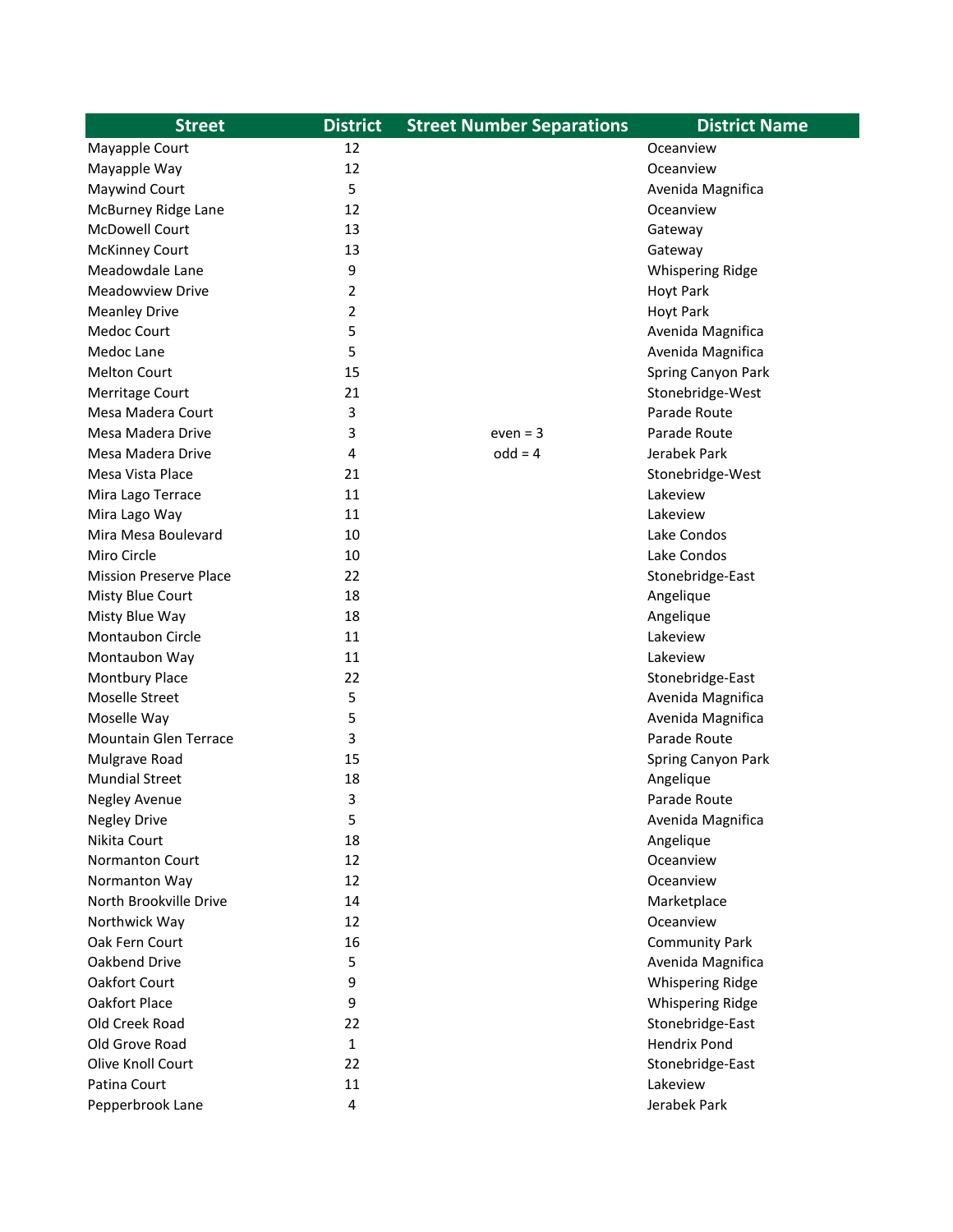| <b>Street</b>              | <b>District</b> | <b>Street Number Separations</b> | <b>District Name</b>     |
|----------------------------|-----------------|----------------------------------|--------------------------|
| Pepperview Terrace         | 17              |                                  | St. Gregory              |
| Petenwell Road             | 15              |                                  | Spring Canyon Park       |
| <b>Pickford Road</b>       | 14              |                                  | Marketplace              |
| Pine Falls Court           | 4               |                                  | Jerabek Park             |
| <b>Pinecastle Street</b>   | 9               |                                  | <b>Whispering Ridge</b>  |
| <b>Pinecliffs Court</b>    | 4               |                                  | Jerabek Park             |
| <b>Pinehurst Place</b>     | 22              |                                  | Stonebridge-East         |
| <b>Pinetree Drive</b>      | 2               |                                  | <b>Hoyt Park</b>         |
| <b>Pinot Noir Circle</b>   | 6               |                                  | Wine Country/Devon Hills |
| Pochard Way                | 12              |                                  | Oceanview                |
| Poche Point                | 11              |                                  | Lakeview                 |
| Poinsett Road              | 15              |                                  | Spring Canyon Park       |
| <b>Pointed Oak Lane</b>    | 5               |                                  | Avenida Magnifica        |
| Pomerado Road              | 19              |                                  | Cypress Canyon Park      |
| Porecelina Court           | 18              |                                  | Angelique                |
| <b>Poyntell Circle</b>     | 4               |                                  | Jerabek Park             |
| Punta Dulcina              | 22              |                                  | Stonebridge-East         |
| <b>Quail Springs Court</b> | 4               |                                  | Jerabek Park             |
| <b>Quinalt Point</b>       | 16              |                                  | <b>Community Park</b>    |
| Raedene Way                | 13              |                                  | Gateway                  |
| <b>Ramsdell Court</b>      | 14              |                                  | Marketplace              |
| <b>Ranch View Drive</b>    | 2               |                                  | <b>Hoyt Park</b>         |
| Rascon Court               | 20              |                                  | Village Ridge            |
| Ravensthorpe Way           | 12              |                                  | Oceanview                |
| <b>Red Cedar Court</b>     | 3               |                                  | Parade Route             |
| <b>Red Cedar Drive</b>     | 2               | $<$ 10900 = 2                    | <b>Hoyt Park</b>         |
| Red Cedar Drive            | 3               | $10900 - 11400 = 3$              | Parade Route             |
| <b>Red Cedar Drive</b>     | 4               | $>11400 = 4$                     | Jerabek Park             |
| Red Cedar Lane             | 3               |                                  | Parade Route             |
| Red Cedar Place            | 3               |                                  | Parade Route             |
| Red Cedar Way              | 3               |                                  | Parade Route             |
| <b>Red Fern Circle</b>     | 5               |                                  | Avenida Magnifica        |
| <b>Red Rock Court</b>      | 3               |                                  | Parade Route             |
| <b>Red Rock Drive</b>      | 3               |                                  | Parade Route             |
| <b>Redcliff Court</b>      | 5               |                                  | Avenida Magnifica        |
| Ridge Run Drive            | 13              |                                  | Gateway                  |
| Ridge Run Way              | 13              |                                  | Gateway                  |
| Ridgewater Lane            | 3               |                                  | Parade Route             |
| <b>Riesling Court</b>      | 6               |                                  | Wine Country/Devon Hills |
| <b>Riesling Drive</b>      | 6               |                                  | Wine Country/Devon Hills |
| <b>Ringdove Court</b>      | 16              |                                  | <b>Community Park</b>    |
| <b>Ritter Court</b>        | 3               |                                  | Parade Route             |
| <b>Rock Creek Drive</b>    | 4               |                                  | Jerabek Park             |
| Rookwood Drive             | 1               |                                  | <b>Hendrix Pond</b>      |
| Rose Garden Court          | 21              |                                  | Stonebridge-West         |
| <b>Rougemont Place</b>     | 8               |                                  | Loire Valley             |
| Roxboro Court              | 15              |                                  | Spring Canyon Park       |
| Roxboro Road               | 15              |                                  | Spring Canyon Park       |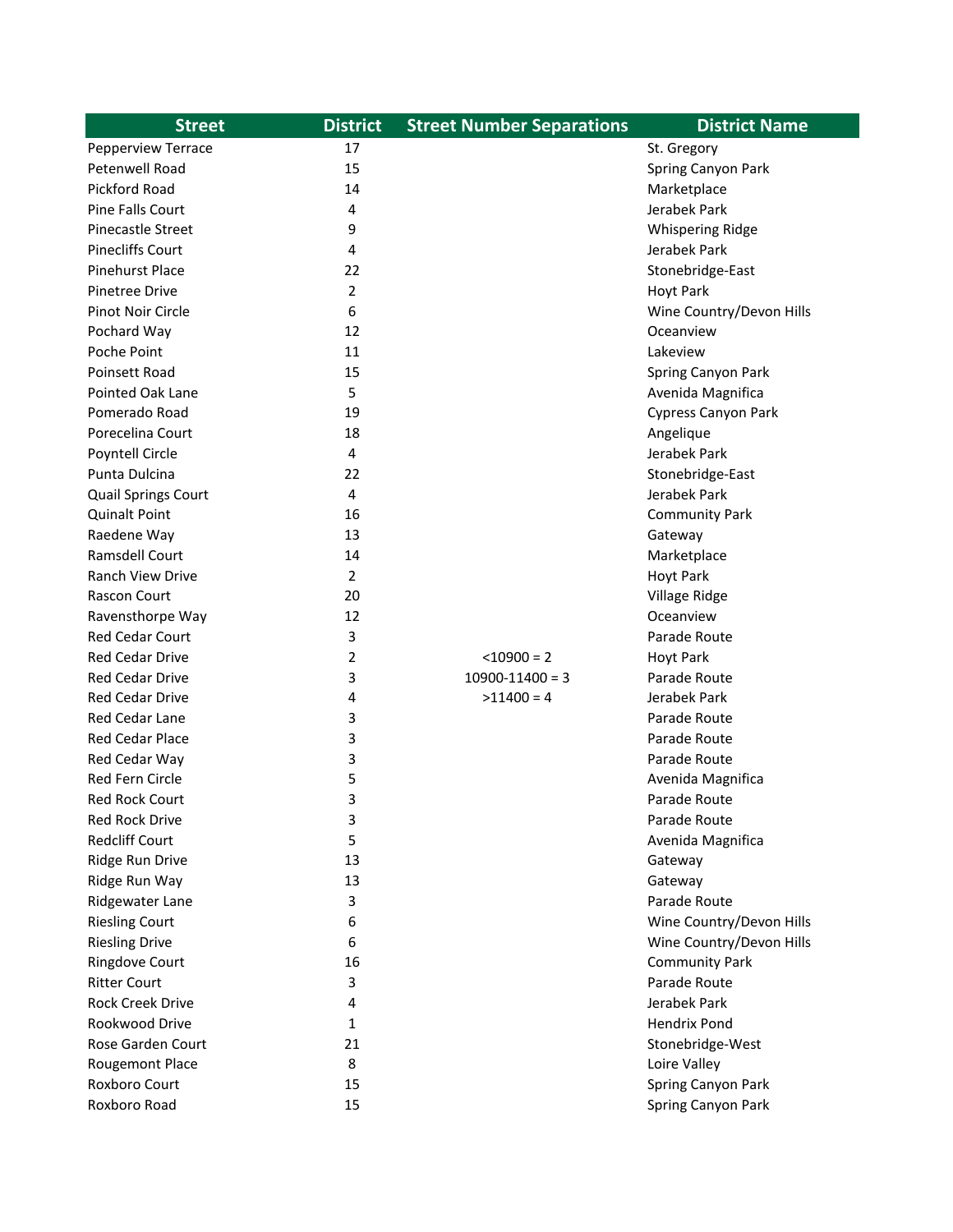| <b>Street</b>                  | <b>District</b> | <b>Street Number Separations</b> | <b>District Name</b>     |
|--------------------------------|-----------------|----------------------------------|--------------------------|
| <b>Rue Biarritz</b>            | 8               |                                  | Loire Valley             |
| <b>Rue Cannes</b>              | 8               |                                  | Loire Valley             |
| Rue Chamberry                  | 8               |                                  | Loire Valley             |
| <b>Rue Chamonix</b>            | 8               |                                  | Loire Valley             |
| <b>Rue Chantemar</b>           | 8               |                                  | Loire Valley             |
| Rue Cheaumont                  | 8               |                                  | Loire Valley             |
| Rue des Amis                   | 5               |                                  | Avenida Magnifica        |
| Rue du Nuage                   | 5               |                                  | Avenida Magnifica        |
| <b>Rue Finisterre</b>          | 8               |                                  | Loire Valley             |
| Rue Fontenay                   | 8               |                                  | Loire Valley             |
| Rue Fountainbleau              | 8               |                                  | Loire Valley             |
| <b>Rue Marabelle</b>           | 8               |                                  | Loire Valley             |
| <b>Rue Mont Grenoble</b>       | 8               |                                  | Loire Valley             |
| Rue Montereau                  | 8               |                                  | Loire Valley             |
| <b>Rue Parc</b>                | 8               |                                  | Loire Valley             |
| <b>Rue Riviere Verte</b>       | 8               |                                  | Loire Valley             |
| Rue Sienne Nord                | 8               |                                  | Loire Valley             |
| Rue St. Jacques                | 8               |                                  | Loire Valley             |
| Rue St. Lazare                 | 8               |                                  | Loire Valley             |
| <b>Rue Touraine</b>            | 8               |                                  | Loire Valley             |
| <b>Rue Vincennes</b>           | 8               |                                  | Loire Valley             |
| Santa Brisa Via                | 21              |                                  | Stonebridge-West         |
| Sardis Place                   | 17              |                                  | St. Gregory              |
| Saunders Court                 | 3               |                                  | Parade Route             |
| <b>Saunders Drive</b>          | 3               |                                  | Parade Route             |
| Sauterne Place                 | 6               |                                  | Wine Country/Devon Hills |
| Scripps Cape Vista Point       | 11              |                                  | Lakeview                 |
| <b>Scripps Creek Drive</b>     | 15              |                                  | Spring Canyon Park       |
| Scripps Creek Road             | 15              |                                  | Spring Canyon Park       |
| <b>Scripps Gateway Court</b>   | 13              |                                  | Gateway                  |
| <b>Scripps Highlands Drive</b> | 13              |                                  | Gateway                  |
| Scripps Lake Drive             | 4               |                                  | Jerabek Park             |
| Scripps Poway Parkway          | 14              |                                  | Marketplace              |
| <b>Scripps Ranch Boulevard</b> | 1               | $< 10000 = 1$                    | <b>Hendrix Pond</b>      |
| <b>Scripps Ranch Boulevard</b> | 2               | $10000 - 10600 = 2$              | <b>Hoyt Park</b>         |
| <b>Scripps Ranch Boulevard</b> | 10              | $>10600 = 10$                    | Lake Condos              |
| <b>Scripps Ranch Court</b>     | 1               |                                  | <b>Hendrix Pond</b>      |
| Scripps Ranch Row              | 1               |                                  | <b>Hendrix Pond</b>      |
| <b>Scripps Summit Court</b>    | 14              |                                  | Marketplace              |
| <b>Scripps Summit Drive</b>    | 14              |                                  | Marketplace              |
| <b>Scripps Summit Place</b>    | 14              |                                  | Marketplace              |
| <b>Scripps Trail</b>           | 4               | even $= 4$                       | Jerabek Park             |
| <b>Scripps Trail</b>           | 5               | $odd = 5$                        | Avenida Magnifica        |
| Scripps Vista Way              | 10              |                                  | Lake Condos              |
| <b>Scripps Westview Circle</b> | 10              |                                  | Lake Condos              |
| <b>Scripps Westview Way</b>    | 10              |                                  | Lake Condos              |
| Semillon Boulevard             | 6               | $<$ 12200 & even = 6             | Wine Country/Devon Hills |
| Semillon Boulevard             | 9               | $>12200 = 9$                     | Whispering Ridge         |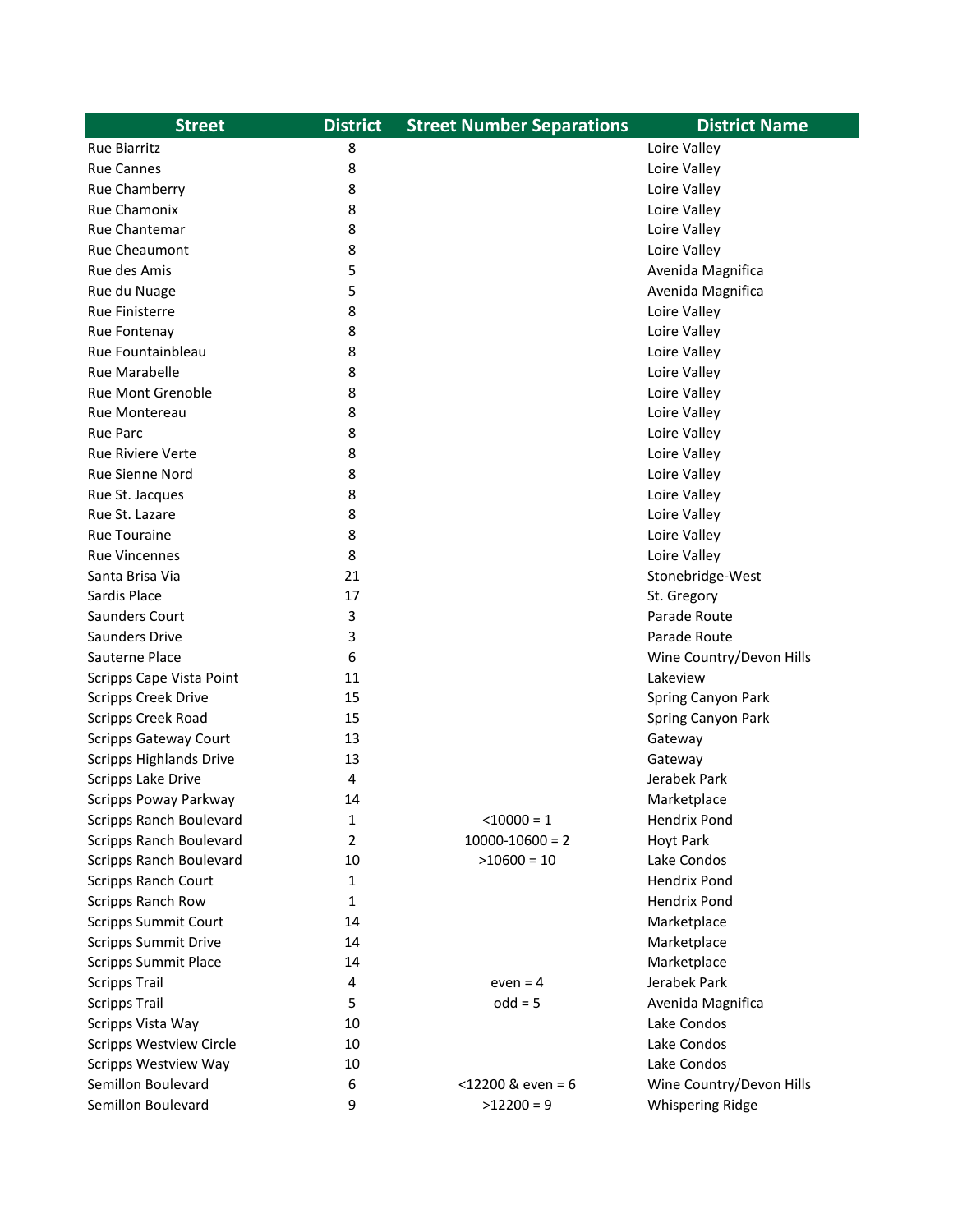| <b>Street</b>             | <b>District</b> | <b>Street Number Separations</b> | <b>District Name</b>       |
|---------------------------|-----------------|----------------------------------|----------------------------|
| Semillon Boulevard        | 11              | $<$ 12200 & odd = 11             | Lakeview                   |
| Shadetree Court           | 21              |                                  | Stonebridge-West           |
| Sherrard Way              | 11              |                                  | Lakeview                   |
| Sierra Crest Court        | 4               |                                  | Jerabek Park               |
| Silver Oak Lane           | 21              |                                  | Stonebridge-West           |
| Silver Ridge Point        | 4               |                                  | Jerabek Park               |
| South Brookville Drive    | 14              |                                  | Marketplace                |
| Southern Pine Place       | 3               |                                  | Parade Route               |
| Southridge Way            | 3               |                                  | Parade Route               |
| Spencerport Way           | 12              |                                  | Oceanview                  |
| Spooner Court             | 16              |                                  | <b>Community Park</b>      |
| Spruce Grove Avenue       | 9               |                                  | <b>Whispering Ridge</b>    |
| Spruce Grove Place        | 9               |                                  | <b>Whispering Ridge</b>    |
| Spruce Run Drive          | 16              |                                  | <b>Community Park</b>      |
| St. Moritz Terrace        | 4               |                                  | Jerabek Park               |
| St. Pierre Way            | 4               |                                  | Jerabek Park               |
| Starwood Lane             | 21              |                                  | Stonebridge-West           |
| Steuer Way                | 11              |                                  | Lakeview                   |
| Stockwood Cove            | 21              |                                  | Stonebridge-West           |
| Stonebridge Parkway       | 21              |                                  | Stonebridge-West           |
| <b>Stonecroft Terrace</b> | 21              |                                  | Stonebridge-West           |
| <b>Stonedale Court</b>    | 17              |                                  | St. Gregory                |
| <b>Stonemont Point</b>    | 22              |                                  | Stonebridge-East           |
| Stoney Way                | 13              |                                  | Gateway                    |
| <b>Stony Ridge Court</b>  | 13              |                                  | Gateway                    |
| Stony Ridge Way           | 13              |                                  | Gateway                    |
| Summerwood Court          | 4               |                                  | Jerabek Park               |
| Sun Ray Court             | 17              |                                  | St. Gregory                |
| Sunset Ridge Drive        | 4               | $< 10604 = 4$                    | Jerabek Park               |
| Sunset Ridge Drive        | 11              | $>10604 = 11$                    | Lakeview                   |
| Sunshine Peak Court       | 20              |                                  | Village Ridge              |
| Swan Canyon Court         | 19              |                                  | <b>Cypress Canyon Park</b> |
| Swan Canyon Place         | 19              |                                  | <b>Cypress Canyon Park</b> |
| Swan Canyon Road          | 19              |                                  | Cypress Canyon Park        |
| Swan Lake Drive           | 12              |                                  | Oceanview                  |
| Swanson Court             | 15              |                                  | Spring Canyon Park         |
| Sweet Willow Way          | 22              |                                  | Stonebridge-East           |
| Sweetbriar Lane           | 17              |                                  | St. Gregory                |
| Sycamore Ridge Court      | 5               |                                  | Avenida Magnifica          |
| <b>Sycamore Trail</b>     | 22              |                                  | Stonebridge-East           |
| <b>Tampere Court</b>      | 15              |                                  | <b>Cypress Canyon Park</b> |
| Terrebonne Court          | 22              |                                  | Stonebridge-East           |
| Thornbush Court           | 9               |                                  | <b>Whispering Ridge</b>    |
| <b>Timberlake Drive</b>   | 4               |                                  | Jerabek Park               |
| <b>Timberline Court</b>   | 5               |                                  | Avenida Magnifica          |
| <b>Timsford Road</b>      | 15              |                                  | Spring Canyon Park         |
| <b>Tipperary Way</b>      | 14              |                                  | Marketplace                |
| <b>Tondino Court</b>      | 11              |                                  | Lakeview                   |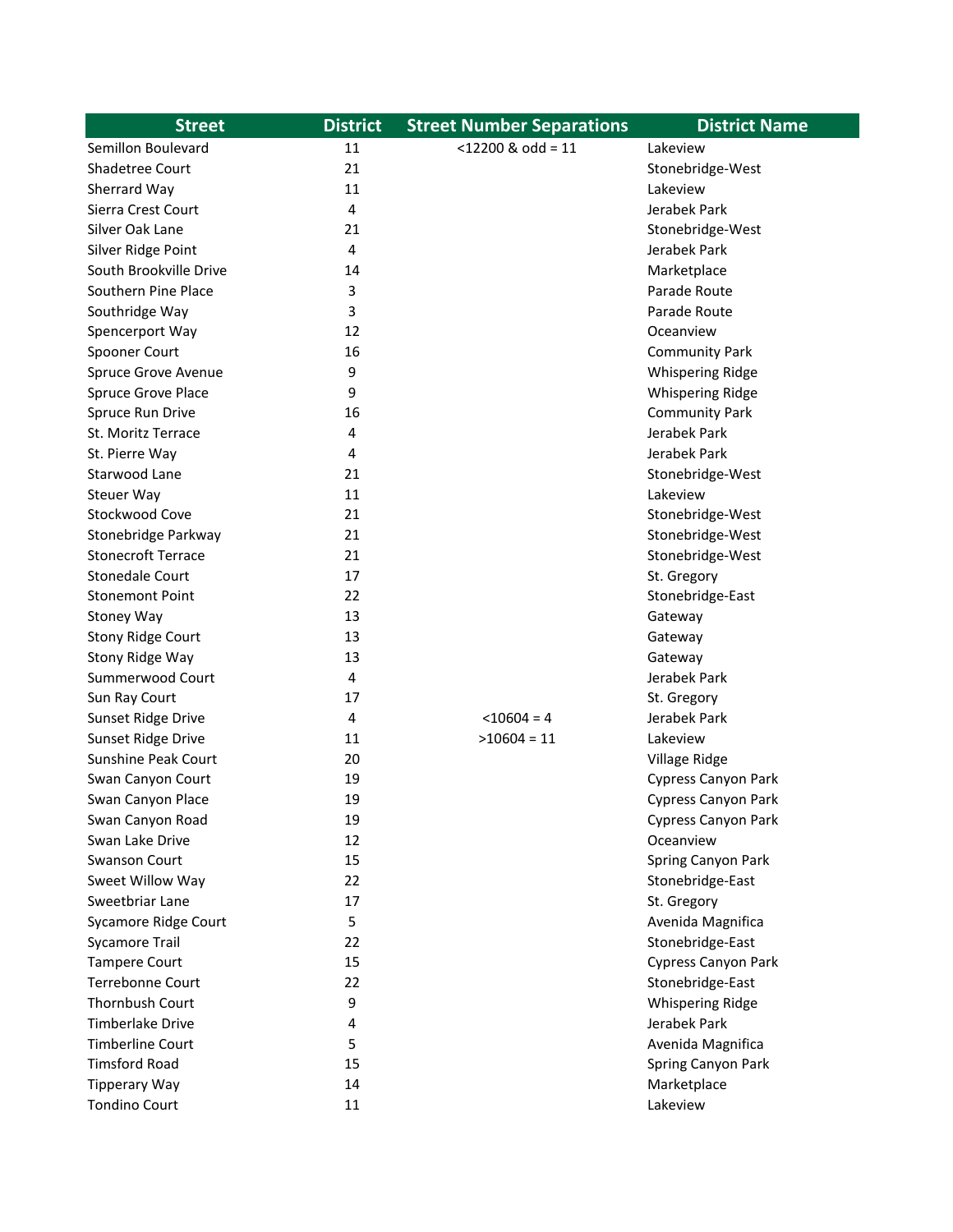| <b>Street</b>            | <b>District</b> | <b>Street Number Separations</b> | <b>District Name</b>              |
|--------------------------|-----------------|----------------------------------|-----------------------------------|
| <b>Tondino Road</b>      | 11              |                                  | Lakeview                          |
| <b>Trail Crest Court</b> | 13              |                                  | Gateway                           |
| <b>Trail Crest Drive</b> | 13              |                                  | Gateway                           |
| <b>Trail Crest Place</b> | 13              |                                  | Gateway                           |
| <b>Treehaven Court</b>   | 5               |                                  | Avenida Magnifica                 |
| <b>Treena Street</b>     | $\overline{2}$  |                                  | <b>Hoyt Park</b>                  |
| <b>Treeview Place</b>    | 5               |                                  | Avenida Magnifica                 |
| Treyburn Way             | 12              |                                  | Oceanview                         |
| Tribuna Avenue           | 3               |                                  | Parade Route                      |
| <b>Trillium Court</b>    | 13              |                                  | Gateway                           |
| Trillium Way             | 13              |                                  | Gateway                           |
| <b>Trillum Court</b>     | 12              |                                  | Oceanview                         |
| Trillum Way              | 12              |                                  | Oceanview                         |
| <b>Tudor Street</b>      | 3               |                                  | Parade Route                      |
| <b>Turret Drive</b>      | 3               |                                  | Parade Route                      |
| <b>Twinleaf Court</b>    | 11              |                                  | Lakeview                          |
| <b>Twinleaf Way</b>      | 11              |                                  | Lakeview                          |
| Vail Court               | 20              |                                  | Village Ridge                     |
| Vandemen Way             | 12              |                                  | Oceanview                         |
| Via Cimborio Circle      | 11              |                                  | Lakeview                          |
| Via La Ventana           | 22              |                                  | Stonebridge-East                  |
| Via Santa Brisa          | 22              |                                  | Stonebridge-East                  |
| Via Santa Pradera        | 22              |                                  | Stonebridge-East                  |
| Via Santa Vienta         | 22              |                                  | Stonebridge-East                  |
| Village Ridge Road       | 20              |                                  | Village Ridge                     |
| Vista Elevada            | 21              |                                  | Stonebridge-West                  |
| Vista La Cuesta Court    | 3               |                                  | Parade Route                      |
| Vista La Cuesta Drive    | 3               |                                  | Parade Route                      |
| Vista Lago Place         | 2               |                                  | <b>Hoyt Park</b>                  |
| Vista Valle Court        | 2               |                                  | <b>Hoyt Park</b>                  |
| Vista Valle Drive        | 2               |                                  | <b>Hoyt Park</b>                  |
| <b>Waldgrove Place</b>   | 3               |                                  | Parade Route                      |
| Waldorf Way              | 11              |                                  | Lakeview                          |
| <b>Walking Fern Cove</b> | 16              |                                  | <b>Community Park</b>             |
| Walnutdale Street        | 9               |                                  | <b>Whispering Ridge</b>           |
| <b>Wannacut Place</b>    | 16              |                                  | <b>Community Park</b>             |
| <b>Waterton Road</b>     | 15              |                                  | Spring Canyon Park                |
| <b>Watkins Court</b>     | 15              |                                  | Spring Canyon Park                |
| Weatherhill Court        | 12              |                                  | Oceanview                         |
| Weatherhill Way          | 12              |                                  | Oceanview                         |
| <b>Weatherwood Place</b> | 11              |                                  | Lakeview                          |
| Weatherwood Terrace      | 11              |                                  | Lakeview                          |
| Wellsona Court           | 13              |                                  | Gateway                           |
| <b>Westly Lane</b>       | 21              |                                  | Stonebridge-West                  |
| <b>Westward Court</b>    | 12              |                                  | Oceanview                         |
| <b>Wexford Street</b>    |                 |                                  |                                   |
|                          |                 |                                  |                                   |
| <b>Wheatland Place</b>   | 20<br>22        |                                  | Village Ridge<br>Stonebridge-East |